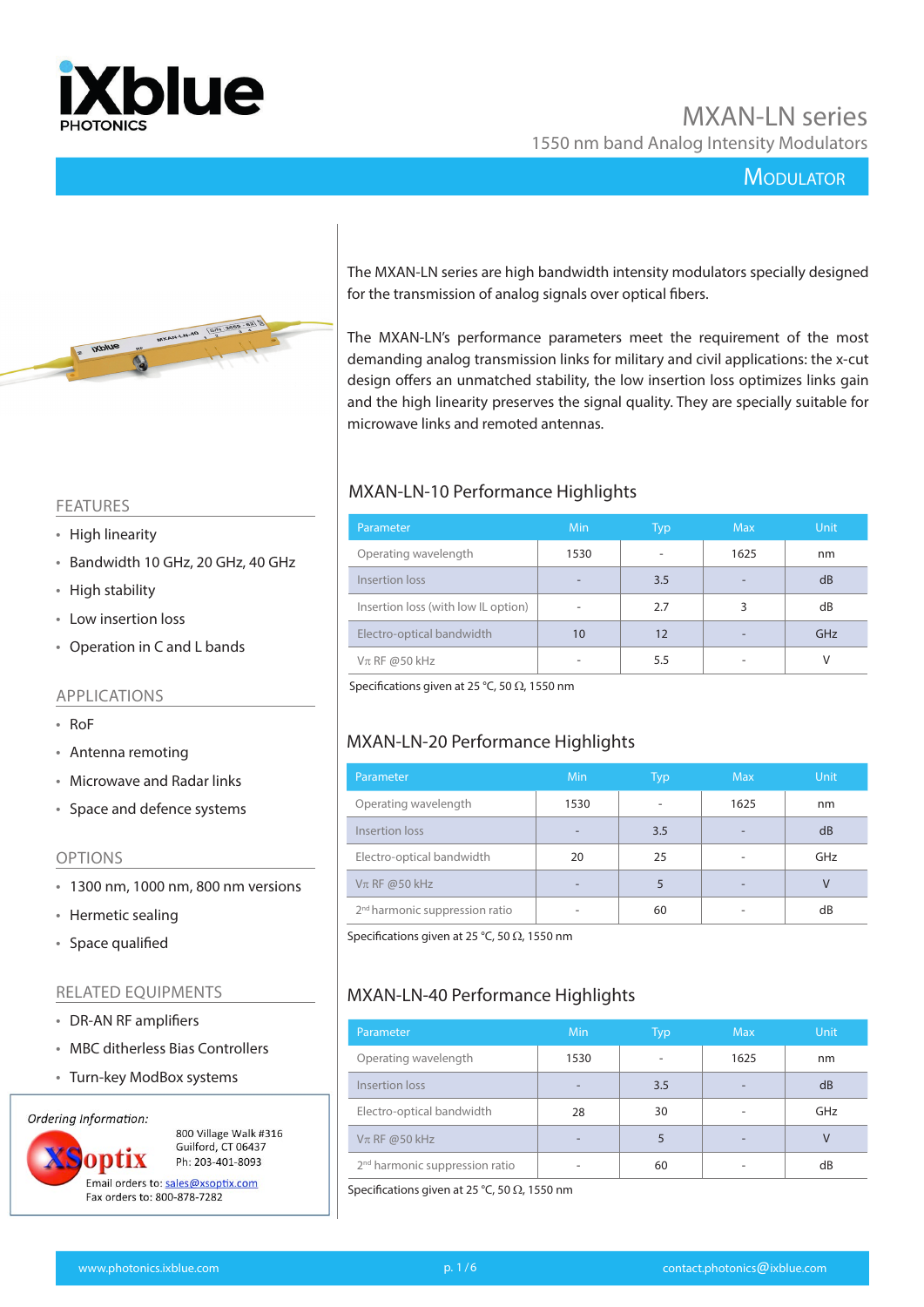

## **MODULATOR**

# MXAN-LN-10

## 10 GHz Analog Intensity Modulator

#### Electrical Characteristics

| Parameter                                  | Symbol                                           | Condition                   | Min.                     | Typ   | <b>Max</b>               | Unit      |
|--------------------------------------------|--------------------------------------------------|-----------------------------|--------------------------|-------|--------------------------|-----------|
| Electro-optic bandwidth                    | $\mathsf{S}_{\scriptscriptstyle{21}}$            | RF electrodes, from 2 GHz   | 10                       | 12    | $\overline{\phantom{0}}$ | GHz       |
| Ripple $S_{21}$                            | $\Delta S_{21}$                                  | RF electrodes, f < 10 GHz   |                          | 0.5   |                          | dB        |
| Electrical return loss                     | $S_{11}$                                         | RF electrodes, $f < 10$ GHz | $\overline{\phantom{a}}$ | $-12$ | $-10$                    | dB        |
| $V\pi$ RF @50 kHz                          | $V\pi RF_{50\,kHz}$                              | RF electrodes               |                          | 5.5   | 6                        | $\vee$    |
| $V\pi$ RF @10 GHz                          | $\mathsf{V}\pi\mathsf{RF}_{_{10\,\mathsf{GHz}}}$ | RF electrodes               |                          | 6.5   | 7                        | $\vee$    |
| Vp DC electrodes                           | $V$ $\pi$ DC                                     | DC electrodes               |                          | 6.5   | $\overline{7}$           | $\vee$    |
| 2 <sup>nd</sup> harmonic suppression ratio | $H_1 - H_2$                                      | Measured @5 GHz             | $\overline{\phantom{a}}$ | 70    | $\overline{\phantom{a}}$ | dB        |
| Input 3 <sup>rd</sup> order intercept      | IIP3                                             | Measured @5 GHz             | 28                       | 30    | $\overline{\phantom{a}}$ | dBm       |
| RF input impedance                         | $Z_{_{\text{in-RF}}}$                            | ٠                           | $\overline{\phantom{a}}$ | 50    | $\overline{\phantom{a}}$ | $\Omega$  |
| DC input impedance                         | $Z_{\text{in-DC}}$                               |                             |                          |       | $\overline{\phantom{a}}$ | $M\Omega$ |

#### 50  $\Omega$  RF input

## Optical Characteristics

| Parameter                           | Symbol     | <b>Condition</b>                                     | <b>Min</b>                   | <b>Typ</b> | <b>Max</b>     | <b>Unit</b> |
|-------------------------------------|------------|------------------------------------------------------|------------------------------|------------|----------------|-------------|
| Crystal                             | ٠          | $\overline{\phantom{a}}$                             | Lithium Niobate X-Cut Y-Prop |            |                |             |
| Operating wavelength                | $\lambda$  |                                                      | 1530                         | 1550       | 1625           | nm          |
| Insertion loss                      | IL         | Without connectors                                   | $\overline{\phantom{a}}$     | 3.5        |                | dB          |
| Insertion loss (with low IL option) | LIL        | Without connectors                                   | $\overline{\phantom{a}}$     | 2.7        | $\overline{3}$ | dB          |
| DC extinction ratio                 | ER         | Measured with narrow source<br>linewidth $<$ 200 MHz | 20                           | 22         |                | dB          |
| Optical return loss                 | <b>ORL</b> | $\overline{\phantom{0}}$                             | $-40$                        | $-45$      |                | dB          |
| Chirp                               | $\alpha$   | ۰                                                    | $-0.1$                       | $\Omega$   | 0.1            |             |

All specifications given at 25°C, 1550 nm, unless differently specified

## Absolute Maximum Ratings

Stresses in excess of the absolute maximum ratings can cause permanent damage to the device. These are absolute stress ratings only. Functional operation of the device is not implied at these or any other conditions in excess of those given in the operational sections of the data sheet. Exposure to absolute maximum ratings for extended periods can adversely affect device reliability.

| Parameter             | Symbol     | <b>Min</b>               | <b>Max</b> | Unit         |
|-----------------------|------------|--------------------------|------------|--------------|
| RF input power        | $EP_{in}$  | $\overline{\phantom{a}}$ | 28         | dBm          |
| Bias voltage          | $V_{bias}$ | $-20$                    | $+20$      |              |
| Optical input power   | $OP_{in}$  | $\overline{\phantom{a}}$ | 20         | dBm          |
| Operating temperature | <b>OT</b>  |                          | $+70$      | $^{\circ}$ C |
| Storage temperature   | <b>ST</b>  | $-40$                    | $+85$      | °C           |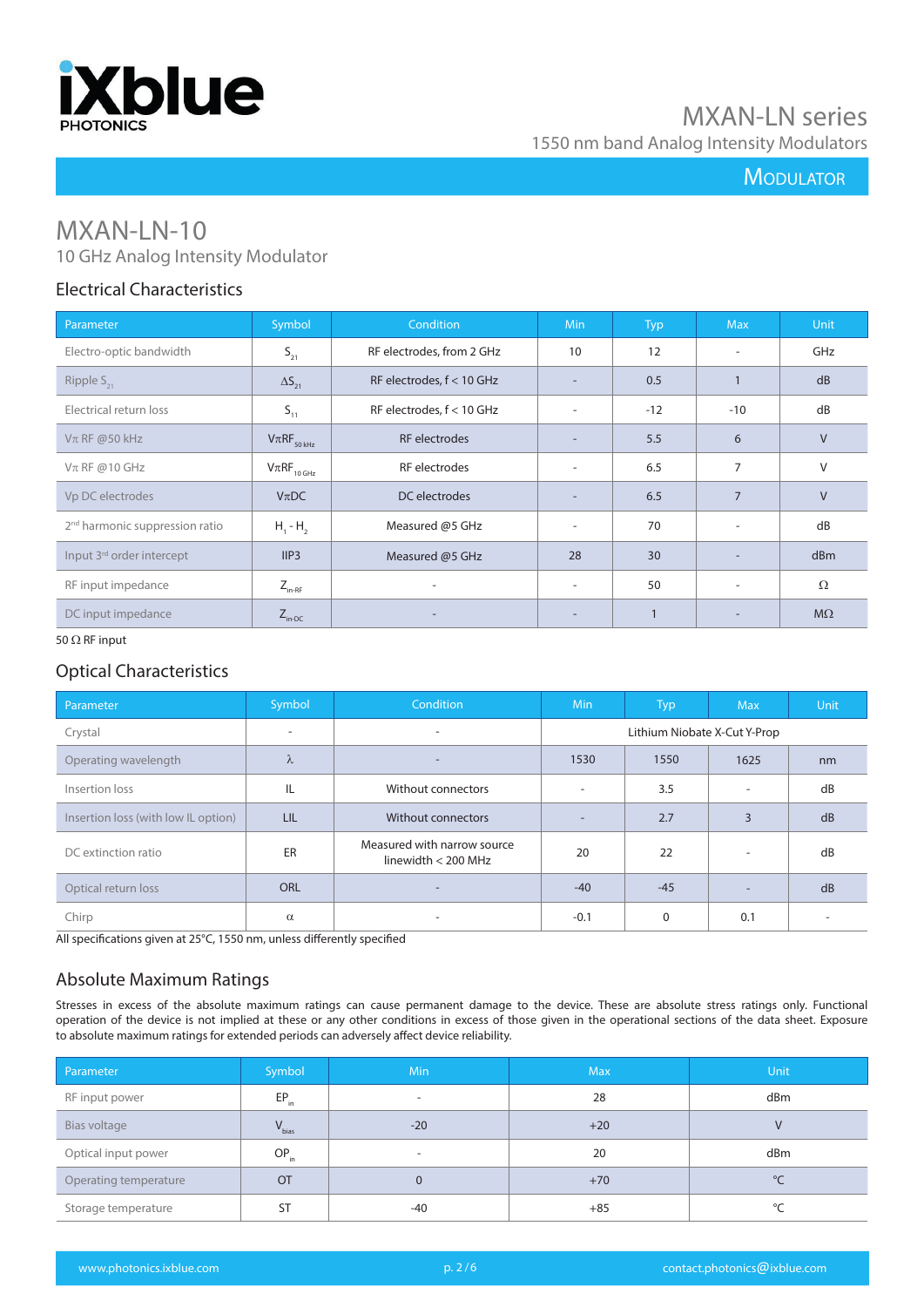

## **MODULATOR**

# MXAN-LN-20

## 20 GHz Analog Intensity Modulator

## Electrical Characteristics

| Parameter                                  | Symbol                                           | <b>Condition</b>                   | <b>Min</b>               | <b>Typ</b>     | Max                      | <b>Unit</b> |
|--------------------------------------------|--------------------------------------------------|------------------------------------|--------------------------|----------------|--------------------------|-------------|
| Electro-optic bandwidth                    | $S_{21}$                                         | RF electrodes, from 2 GHz          | 20                       | 25             | $\overline{\phantom{a}}$ | GHz         |
| Ripple $S_{21}$                            | $\Delta S_{21}$                                  | RF electrodes, $f < 20$ GHz        |                          | 0.5            |                          | dB          |
| Electrical return loss                     | $S_{11}$                                         | RF electrodes, $f < 20$ GHz        | ۰.                       | $-12$          | $-10$                    | dB          |
| $V\pi$ RF @50 kHz                          | $V\pi RF_{_{50\, kHz}}$                          | <b>RF</b> electrodes               | $\overline{\phantom{0}}$ | 5              | 5.5                      | $\vee$      |
| $V\pi$ RF @20 GHz                          | $\mathsf{V}\pi\mathsf{RF}_{_{20\,\mathsf{GHz}}}$ | RF electrodes                      | $\sim$                   | $\overline{7}$ | 8                        | V           |
| $V\pi$ DC electrodes                       | $V\pi DC$                                        | DC electrodes                      |                          | 6.5            | $\overline{7}$           | $\vee$      |
| 2 <sup>nd</sup> harmonic suppression ratio | $H, -H,$                                         | Measured @5 GHz, $RF_{IN} = 0$ dBm | $\sim$                   | 60             | $\overline{\phantom{a}}$ | dB          |
| Input 3rd order intercept                  | IIP3                                             | Measured @5 GHz                    | 28                       | 30             | $\overline{\phantom{a}}$ | dBm         |
| RF input impedance                         | $Z_{\text{in-RF}}$                               | ۰                                  | $\overline{\phantom{a}}$ | 50             | ٠                        | $\Omega$    |
| DC input impedance                         | $Z_{\text{in-DC}}$                               | ۰                                  | $\overline{\phantom{a}}$ |                |                          | $M\Omega$   |

#### 50  $\Omega$  RF input

## Optical Characteristics

| Parameter            | Symbol                   | Condition                                            | <b>Min</b>                   | <b>Typ</b> | <b>Max</b>               | <b>Unit</b> |
|----------------------|--------------------------|------------------------------------------------------|------------------------------|------------|--------------------------|-------------|
| Crystal              | $\overline{\phantom{a}}$ | $\sim$                                               | Lithium Niobate X-Cut Y-Prop |            |                          |             |
| Operating wavelength | $\lambda$                | $\overline{\phantom{a}}$                             | 1530                         | 1550       | 1625                     | nm          |
| Insertion loss       | IL                       | Without connectors                                   |                              | 3.5        | 4.5                      | dB          |
| DC extinction ratio  | ER                       | Measured with narrow source<br>linewidth $<$ 200 MHz | 20                           | 25         | -                        | dB          |
| Optical return loss  | ORL                      | $\overline{\phantom{a}}$                             | $-40$                        | $-45$      | $\overline{\phantom{a}}$ | dB          |
| Chirp                | $\alpha$                 | $\overline{\phantom{a}}$                             | $-0.1$                       | $\Omega$   | 0.1                      |             |

All specifications given at 25°C, 1550 nm, unless differently specified

## Absolute Maximum Ratings

Stresses in excess of the absolute maximum ratings can cause permanent damage to the device. These are absolute stress ratings only. Functional operation of the device is not implied at these or any other conditions in excess of those given in the operational sections of the data sheet. Exposure to absolute maximum ratings for extended periods can adversely affect device reliability.

| Parameter             | Symbol     | Min                      | <b>Max</b> | Unit |
|-----------------------|------------|--------------------------|------------|------|
| RF input power        | $EP_{in}$  | $\overline{\phantom{a}}$ | 28         | dBm  |
| Bias voltage          | $V_{bias}$ | $-20$                    | $+20$      | V    |
| Optical input power   | $OP_{in}$  | $\overline{\phantom{a}}$ | 20         | dBm  |
| Operating temperature | <b>OT</b>  | $\Omega$                 | $+70$      | °C   |
| Storage temperature   | <b>ST</b>  | $-40$                    | $+85$      | °C   |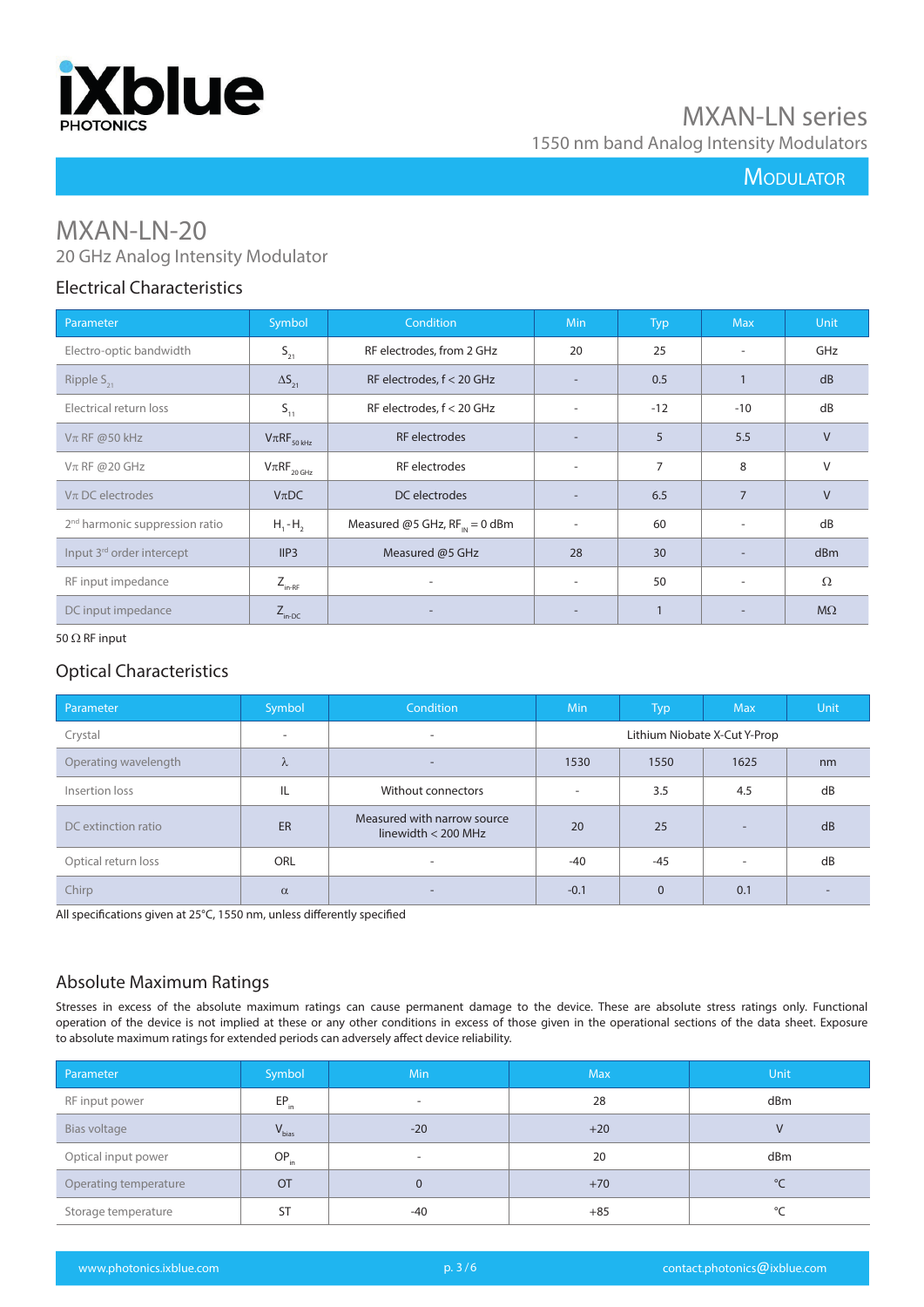

## **MODULATOR**

# MXAN-LN-40

40 GHz Analog Intensity Modulator

## Electrical Characteristics

| Parameter                                  | Symbol                                           | Condition                                 | Min                      | <b>Typ</b>     | <b>Max</b>     | <b>Unit</b> |
|--------------------------------------------|--------------------------------------------------|-------------------------------------------|--------------------------|----------------|----------------|-------------|
| Electro-optic bandwidth                    | $S_{21}$                                         | RF electrodes, from 2 GHz                 | 28                       | 30             |                | GHz         |
| Ripple $S_{21}$                            | $\Delta S_{21}$                                  | RF electrodes, $f < 30$ GHz               |                          | 0.5            |                | dB          |
| Electrical return loss                     | $S_{11}$                                         | RF electrodes, $f < 30$ GHz               | $\overline{\phantom{a}}$ | $-12$          | $-10$          | dB          |
| $V\pi$ RF @50 kHz                          | $V\pi RF_{50\,kHz}$                              | <b>RF</b> electrodes                      | $\overline{\phantom{a}}$ | 5              | 6              | V           |
| $Vπ$ RF @20 GHz                            | $\mathsf{V}\pi\mathsf{RF}_{_{20\,\mathsf{GHz}}}$ | RF electrodes                             | $\overline{\phantom{a}}$ | $\overline{7}$ | 8              | V           |
| $V\pi$ DC electrodes                       | $V_{\pi}DC$                                      | DC electrodes                             | $\overline{\phantom{a}}$ | 6.5            | $\overline{7}$ | $\vee$      |
| 2 <sup>nd</sup> harmonic suppression ratio | $H_1$ - $H_2$                                    | Measured @5 GHz, $RF_{\text{IN}} = 0$ dBm | $\overline{\phantom{a}}$ | 60             | ۰.             | dB          |
| Input 3 <sup>rd</sup> order intercept      | IIP3                                             | Measured @5 GHz                           | 28                       | 30             |                | dBm         |
| RF input impedance                         | $Z_{_{\text{in-RF}}}$                            | ۰                                         | $\overline{\phantom{a}}$ | 50             |                | Ω           |
| DC input impedance                         | $Z_{\text{in-DC}}$                               |                                           |                          |                |                | $M\Omega$   |

50  $\Omega$  RF input

## Optical Characteristics

| Parameter            | Symbol    | Condition                                            | <b>Min</b>                   | <b>Typ</b>     | <b>Max</b>               | <b>Unit</b> |
|----------------------|-----------|------------------------------------------------------|------------------------------|----------------|--------------------------|-------------|
| Crystal              | ۰         | $\overline{\phantom{a}}$                             | Lithium Niobate X-Cut Y-Prop |                |                          |             |
| Operating wavelength | $\lambda$ | $\overline{\phantom{a}}$                             | 1530                         | 1550           | 1625                     | nm          |
| Insertion loss       | IL        | Without connectors                                   | $\overline{\phantom{a}}$     | 3.5            | 4.5                      | dB          |
| DC extinction ratio  | ER        | Measured with narrow source<br>linewidth $<$ 200 MHz | 20                           | 25             | -                        | dB          |
| Optical return loss  | ORL       | $\overline{\phantom{a}}$                             | -40                          | -45            | $\overline{\phantom{a}}$ | dB          |
| Chirp                | $\alpha$  | $\overline{\phantom{a}}$                             | $-0.1$                       | $\overline{0}$ | 0.1                      |             |

All specifications given at 25°C, 1550 nm, unless differently specified

## Absolute Maximum Ratings

Stresses in excess of the absolute maximum ratings can cause permanent damage to the device. These are absolute stress ratings only. Functional operation of the device is not implied at these or any other conditions in excess of those given in the operational sections of the data sheet. Exposure to absolute maximum ratings for extended periods can adversely affect device reliability.

| Parameter             | Symbol     | <b>Min</b>               | <b>Max</b> | Unit         |
|-----------------------|------------|--------------------------|------------|--------------|
| RF input power        | $EP_{in}$  | $\overline{\phantom{0}}$ | 28         | dBm          |
| Bias voltage          | $V_{bias}$ | $-20$                    | $+20$      |              |
| Optical input power   | $OP_{in}$  | $\overline{\phantom{a}}$ | 20         | dBm          |
| Operating temperature | <b>OT</b>  | 0                        | $+70$      | $^{\circ}$ C |
| Storage temperature   | <b>ST</b>  | $-40$                    | $+85$      | °C           |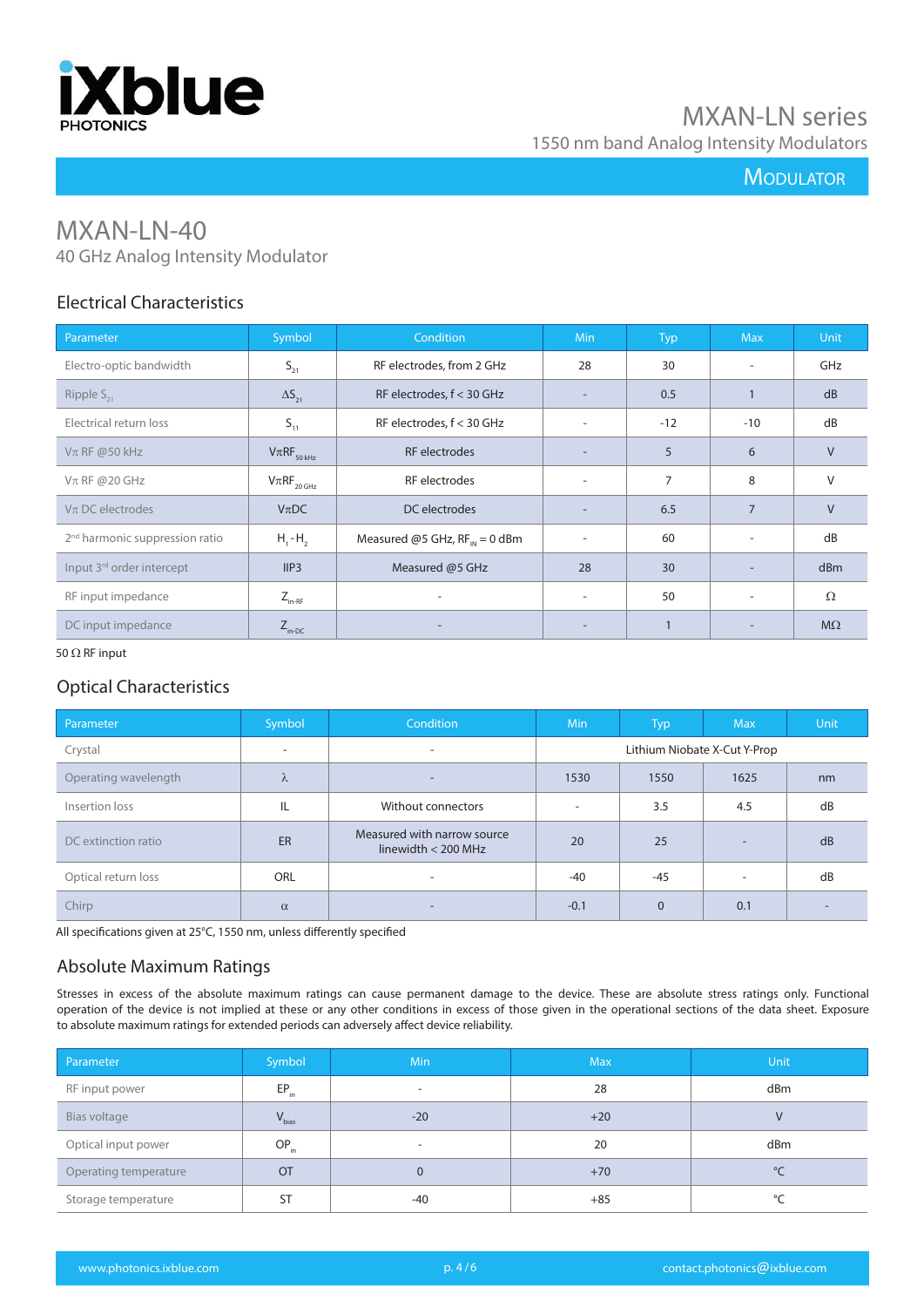

## **MODULATOR**



0 5 10 15 20 25 30 35 40 Frequency (GHz)

-20

-15

-40 -35

0 5 10 15 20 25 30 35 40

Frequency (GHz)